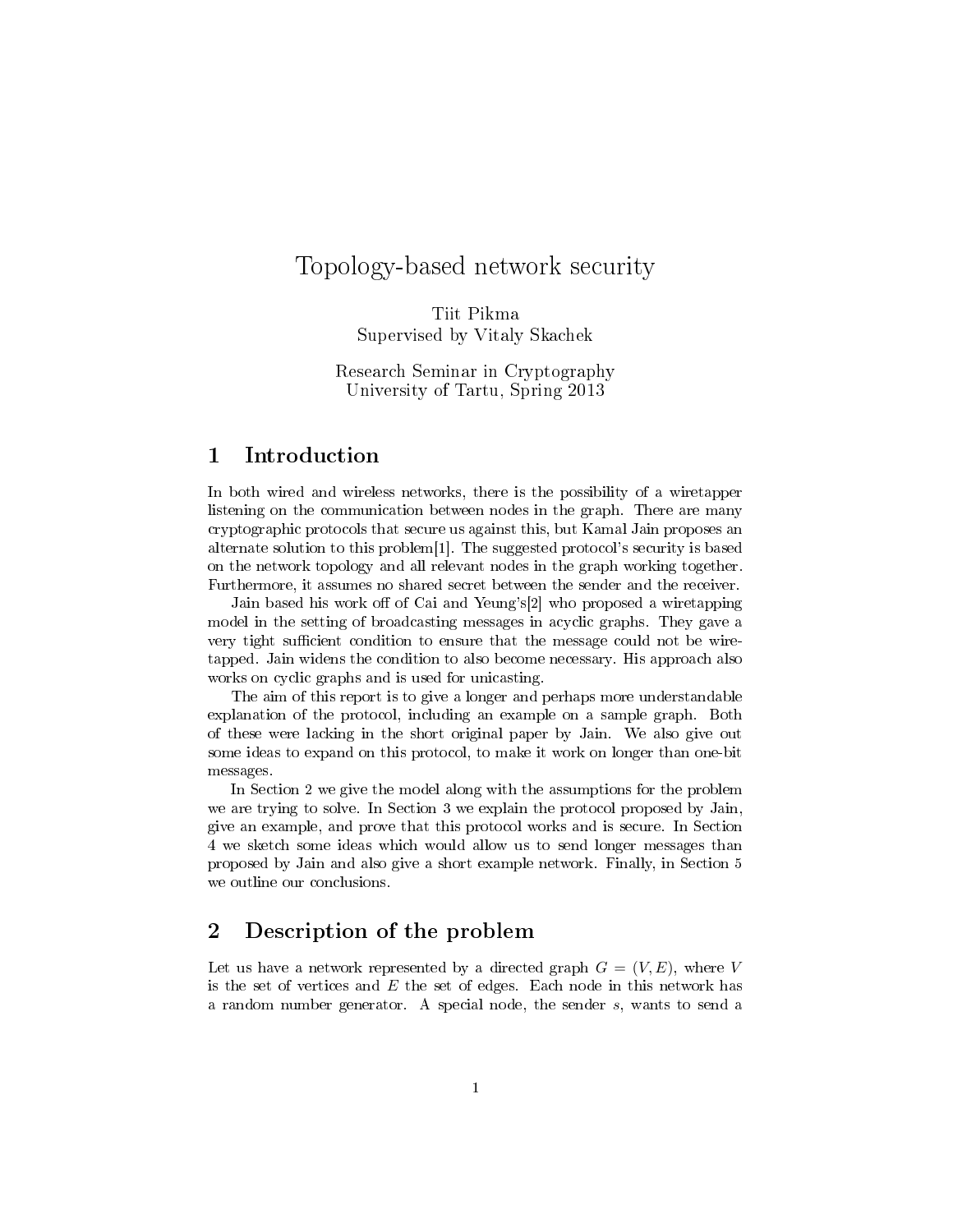message to another special node, the receiver  $r^1$ . The sender and receiver have no shared secret. There is a wiretapper who can read all messages on a set of edges. The set of edges the wiretapper can listen on is one from a given collection of sets,  $A = \{A_1, A_2, ..., A_n\}$ , where each  $A_i \subseteq E$ . Obviously the sender does not want the wiretapper to get any information about the message being sent to the receiver.

Given  $G$  and  $A$  we want to ascertain whether the sender can send the message without leaking any information. We assume that all nodes in the graph cooperate towards this goal. We also assume that all edges are reliable (no lost packets) and perfectly synchronized (packets on a link arrive in the order they were sent in). Clearly, if there is no path from s to r in  $G$ , then no message can be sent, regardless if it is being wiretapped or not. So we assume there is a path from the sender to the receiver.

Let  $S \subset V$  be any set of nodes which contains the sender but not the receiver. We notate  $\delta_o(S)$  as the set of edges going from S to  $\overline{S}$  (the complement of S). Analogously we notate  $\delta_i(S)$  as the set of edges going from  $\overline{S}$  to S. Finally, let  $\delta(S) = \delta_o(S) \cup \delta_i(S).$ 

For simplicity let us assume that the messages being sent are binary strings of length 1.

### 3 Proposed solution

In this section we show a sufficient and a necessary condition, followed by a sufficient and necessary condition derived from the previous two. Given that this condition is satisfied, we construct an algorithmic protocol which provides a solution to the problem described in Section 2.

#### 3.1 Conditions for the solution

The first condition to consider is that  $\delta_o(S) \nsubseteq A$  for any S and any  $A \in \mathcal{A}$ . Or in other words, for all sets of nodes  $S$ , where the sender is in  $S$  and the receiver is not, there exists an edge going from S to  $\overline{S}$  which isn't wiretapped. Let's call this condition  $C1$ .  $C1$  implies that we can send a message without leaking any information, because there exists a secure path from  $s$  to  $r$ . While this condition is necessary for acyclic graphs (otherwise the wiretapper knows everything that is sent from  $s$  to  $r$  and, since there is no shared secret, knows everything the receiver does), it is not necessary for graphs with cycles. Consider a graph with only two nodes, s and r, and two edges,  $(s, r)$  and  $(r, s)$ . Even if the wiretapper is listening on  $(s, r)$  (see Figure 3.1a), i.e.  $\delta_o(S) = A$ , a message can still be sent:  $r$  sends a random bit to  $s$  via  $(r, s)$ ,  $s$  adds it to the message to be sent (modulo 2) and sends this to r via  $(s, r)$ . The receiver can subtract the bit it sent to s from this string to recover the message, while the wiretapper only

<sup>&</sup>lt;sup>1</sup>This network can be expanded to support multicasting, i.e. have more than one receiver, but we look at a single receiver for simplicity's sake.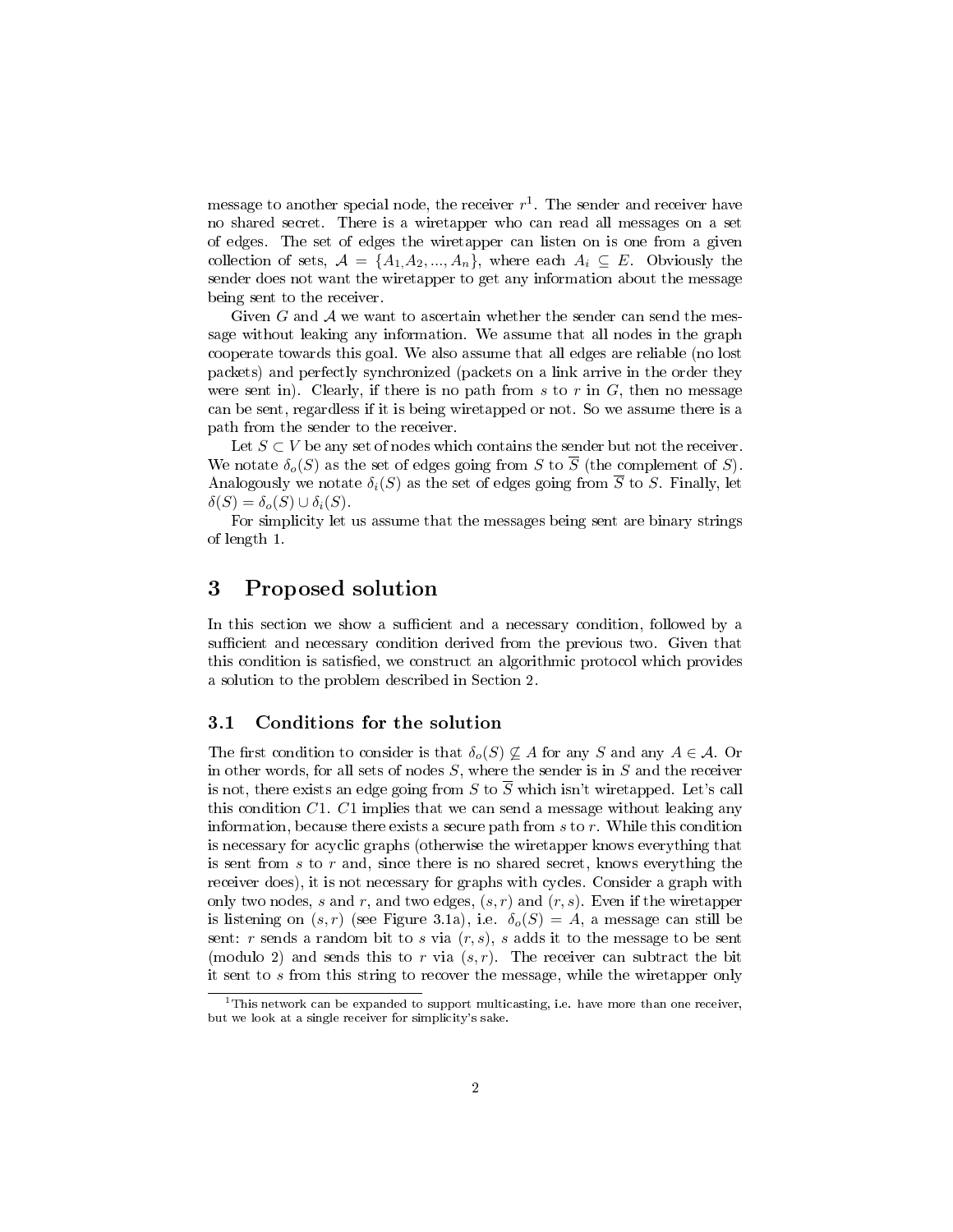

Figure 3.1: Graphs demonstrating counter-examples for the different conditions. Wiretapped edges are highlighted in red.

sees a random bit. Therefore this first condition is sufficient, but not always necessary.

Let's widen this condition to  $\delta(S) \not\subseteq A$  for any S and any  $A \in \mathcal{A}$ . Or once again in other words, for all sets of nodes  $S$ , where the sender is in  $S$  and the receiver is not, there exists either an edge going from S to  $\overline{S}$ , or an edge going from  $\overline{S}$  to S which isn't wiretapped. Let's call this condition C2. C2 is necessary to send a message without leaking information: if the wiretapper is listening on a cut of the graph with s and r on different sides (i.e. all paths going from s to  $r$ and from  $r$  to  $s$  have a wiretapped edge), then the wiretapper knows everything they send each other and no secure message can be sent. Yet this condition is not sufficient.

Consider a graph with three nodes, s, r, and a, and three edges,  $(s, r)$ ,  $(r, a)$ , and  $(s, a)$ . Suppose only  $(s, r)$  is wiretapped, i.e.  $\delta({s}) \not\subseteq A$  as  $(s, a) \not\in A$  and  $\delta({s,a}) \nsubseteq A$  as  $(r, a) \notin A$  (see Figure 3.1b): the condition is satisfied, but nothing can be sent to the receiver without leaking it. Therefore the condition is no longer sufficient.

The problem with  $C2$  was that the node a had no outgoing edge—so in some sense it was irrelevant. But having no outgoing edges is not the only situation when the condition fails to be sufficient: we can extend the counter-example to have another node c with the extra edges  $(a, c)$  and  $(c, a)$ . Now all nodes have outgoing edges, but  $a$  and  $c$  are still irrelevant to our transmission from  $s$  to  $r$ (see Figure 3.1c). From this we can observe that only nodes that have a path to r are relevant parts of our network; everything else is unnecessary for that transmission.

Removing all irrelevant nodes for a transmission is a key pre-processing step that makes  $C2$  sufficient and necessary.

#### 3.2 The proposed algorithmic protocol

As briefly explained, condition  $C2$  in Section 3.1 is necessary to send a message without leaking any information. Now we show that if we do the aforementioned preprocessing, then it becomes also sufficient: we do this by outlining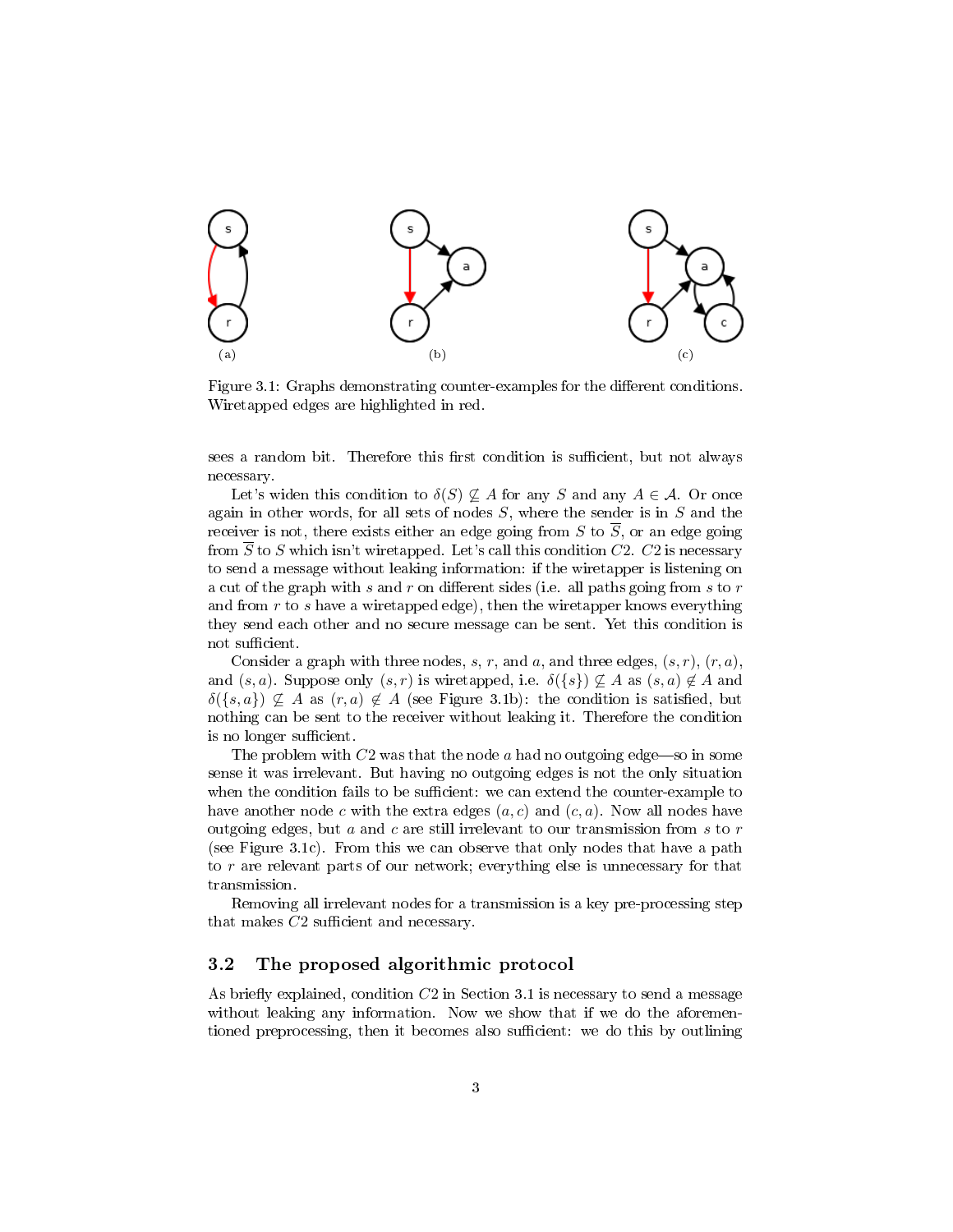

Figure 3.2: An example graph. Irrelevant parts are denoted in gray, edges in H are denoted in solid black, edges in  $G$  but not in  $H$  are denoted with dotted lines. Randomly generated messages on edges are in blue.

an algorithmic protocol to send a message from the sender to the receiver and prove that this does not leak any information to the wiretapper.

Given a graph, first delete all the irrelevant parts of it (as defined in Section 3.1) and denote this pruned graph  $G^2$ . Next, pick a spanning arborescence H on the graph: a spanning arborescence is like a spanning tree, except all edges are directed towards the root (see Figure 3.2). This means that there is exactly one path from any node to the receiver in  $H$ . Since we pruned  $G$  to not include any nodes which do not have paths to  $r$ ,  $H$  includes every node in  $G$ —it does not however have to contain every edge, as some node in G might contain more than one path to r. We can find  $H$  by reversing all the edges in  $G$  (now there is at least one path from  $r$  to every node in  $H$ ) and doing a breadth-first traversal of  $G$  starting from  $r$ . After this, we reverse all the edges back to their original direction<sup>3</sup>. So we know at least one H exists<sup>4</sup> and we know how to find it.

On every edge  $(u, v)$  that is in G but not in H, we ask u to send a random message to v; now all edges except the ones in the spanning arborescence  $H$ have a value to send (Figure 3.2). Note that every leaf in  $H$  has only one edge on which it has nothing to send yet—the edge going to its parent—as all others send random data from the previous step. Pick a random leaf and denote this edge  $(u, v)$ . There are two possible cases (see Figure 3.3 for examples of both):

u is not the sender We take the sum (modulo 2) of the messages  $u$  receives on all incoming edges and sends on all outgoing edges except for  $(u, v)$ .

<sup>&</sup>lt;sup>2</sup>Although before we denoted the first graph also  $G$ , we redefine this to the pruned graph for convenience's sake, as we will not be using the original graph at all.

 $3$ Note that if we do a breadth-first search starting from  $r$  in the original, non-pruned graph, then we can only reach nodes which are relevant to the graph. So during implementation we can combine pruning and finding  $H$  into one step. For the purposes of this paper, let's keep them separate for simplicity.

<sup>&</sup>lt;sup>4</sup>There can be multiple spanning arborescences.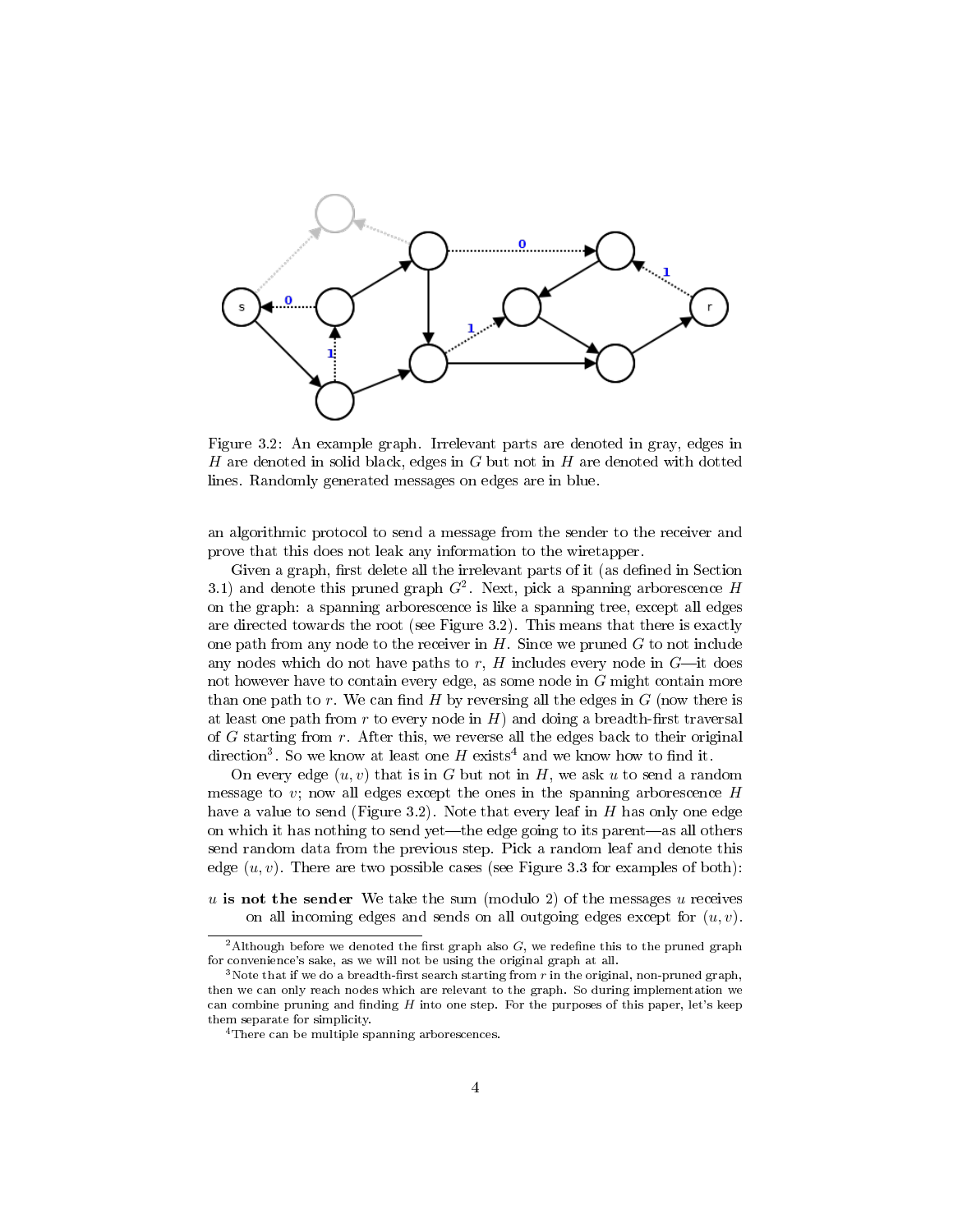

Figure 3.3: An example of calculating messages to send up the arborescence. The leaves of the arborescence and edges to their parents are highlighted in orange. The calculated messages are in bold black. The message bit being sent is 0.

We send this sum on the edge  $(u, v)$ . This ensures that the sum (modulo 2) of all incoming edges is equal to the sum (modulo 2) of all outgoing edges; or in other words, the sum of all edges (modulo 2) is zero.

u is the sender We take the sum (modulo 2) of the messages u receives on all incoming edges, the messages it send on all outgoing edges except for  $(u, v)$ , and the message to be sent. We send this sum on the edge  $(u, v)$ . This ensures that the sum (modulo 2) of all the incoming edges with all of the outgoing edges is the message.

After we have done this for all the leaves, we can momentarily exclude them from  $H$ : now all the leaves in this graph have only one edge on which they have nothing to send yet. We repeat this process until we reach the receiver and all edges have something to send on them. See Figure 3.4 for the completed example.

**Lemma 1.** For any S, the sum (modulo 2) of the messages being sent on  $\delta(S)$ is the message being sent from s to r.

Proof. We prove this via induction.

*Base*: If  $S = \{s\}$ , then the lemma holds by construction.

Induction step: Let the lemma hold for  $S$ . Let  $u$  be any node not in  $S$  and not r. We want to prove the lemma for  $S \cup \{u\}$ .

Recall that we constructed the messages such that the sum (modulo 2) of messages over  $\delta({u})$  is zero: because of this, the sum (modulo 2) of messages over  $\delta(S \cup \{u\})$  is the same as the sum (modulo 2) of messages over  $\delta(S)$ , so the lemma holds for  $S \cup \{u\}$ .  $\Box$ 

Theorem 2. The node r receives the message s sent.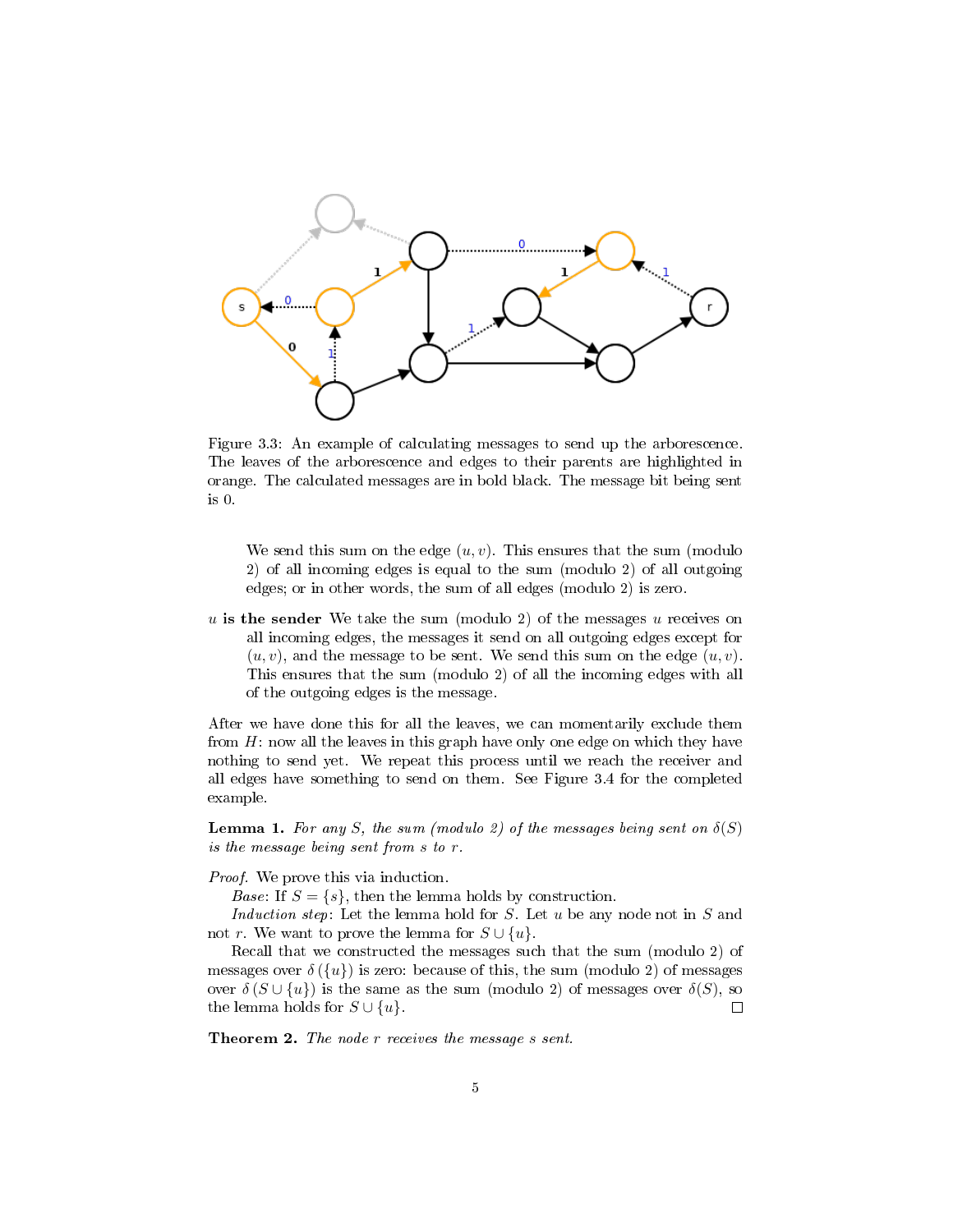

Figure 3.4: An example of a graph where the message bit 0 is being sent.

*Proof.* Let S contain every node in G except for r. Then  $\delta(S) = \delta({r})$ , because they both are the set of all edges incident to  $r$ . According to Lemma 1, if  $r$ sums up (modulo 2) all the messages it sends and receives, the result will be the message being sent from s to r.  $\Box$ 

We proved that using this protocol,  $r$  does in fact receive the message sent from s. Now we need to show it is secure.

First off, we can see that pruning the graph had no effect on security: edges which are not in  $G$  do not carry any messages, so any attackers are welcome to tap them as much as they want.

Let's call the assignment of messages to all edges in a pruned graph a *con* $figuration. A configuration is valid in this protocol if for every node except for$ s and r, the sum (modulo 2) of messages on the edges incident to that node is zero, and given a fixed message  $b$ , the sums of messages on the edges incident to  $s$  and  $r$  are  $b$ .

Lemma 3. Pick any spanning arborescence of the graph. Fix any value for the message. Any assignment of messages to all edges not in the spanning arborescence can be extended into a valid configuration of the graph.

Proof. We have messages for all edges not in the arborescence and none for edges in it. We can use the same recursive approach as above to assign messages to all edges in the arborescence from leaves to root, so we end up with a valid configuration by construction, with the validity of edges incident to  $r$  proven in Theorem 2.  $\Box$ 

For the following, we can ignore directions in  $G$ , because the direction a message is going on a tapped edge does not matter. Let the graph have  $n$  nodes and  $m$  edges. Since there is one edge for each node in  $H$  except for  $r$  (the one going to the node's parent), then there are  $n-1$  edges in H. Therefore there are  $m - n + 1$  edges that are in G and not in H.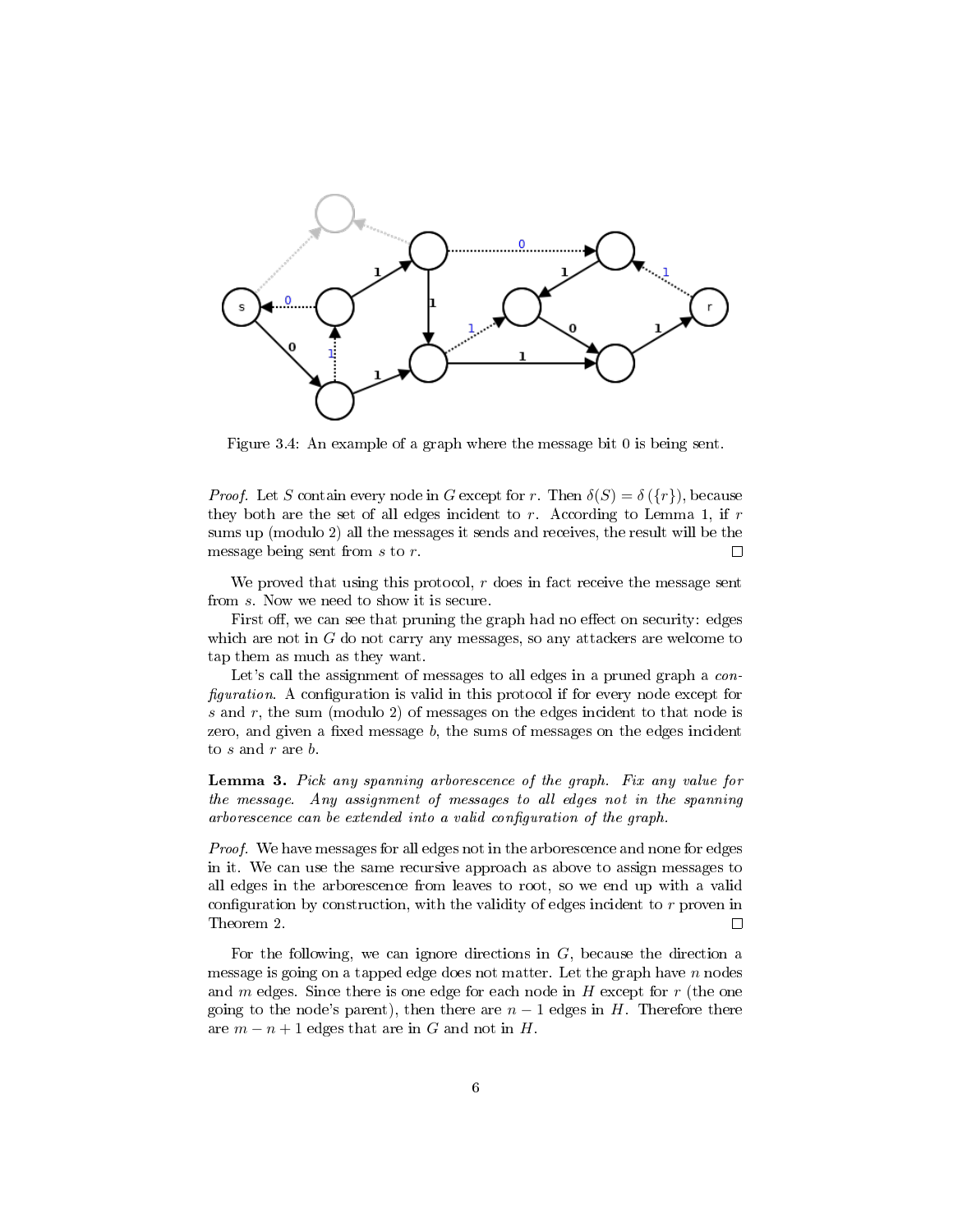Corollary 4. There are  $2^{m-n+1}$  valid configurations for a given message bit.

*Proof.* There are  $m-n+1$  non-tree edges in the undirected G. Any assignment of messages to non-tree edges can be extended into a valid configuration (as per Lemma 3).  $\Box$ 

Recall from before that we sent a random message on all edges in G and not in H, so during this protocol we have to generate  $m - n + 1$  random messages.

Corollary 5. Given a fixed message, each valid configuration is equally likely.

Proof. We can map each unique set of random numbers to a unique valid con figuration for the fixed message, so if the random numbers are uniformly distributed, so are the configurations.  $\Box$ 

Lemma 6. If all edges except for those of a spanning tree are tapped, the tapper does not get any information about the message.

Proof. Messages assigned to non-tree edges are completely random and are independent of the message being sent from  $s$  to  $r$ . Furthermore, any assigment of messages to non-tree edges can be extended into a valid configuration for all possible values of the message. Therefore tapping the messages on those edges does not leak any information about the message beint sent from s to r.  $\Box$ 

Lemma 7. If all edges except for those of an undirected path between s and r are tapped, the tapper does not get any information about the message.

*Proof.* Still ignoring direction in G, choose an undirected path P from s to r. A path is a tree, so we can use an unweighted version of Prim's algorihm[3] to expand  $P$  into a spanning tree on the unweighted  $G$ . Intuitively, what we are doing is the reverse of the recursive algorithm from above: instead of removing leaves from  $H$ , we are adding them to  $P$ , at each step computing the value on the edge in the spanning tree.

Let N be the set of nodes in P. Note that the sum of messages over  $\delta(N)$ is zero because N contains both  $s$  and  $r$  which cancel each other out. While there exists a node in G but not in N, pick any edge  $(u, v)$  in  $\delta(N)$  (i.e. an edge from N to  $\overline{N}$ , where u is in N and v in  $\overline{N}$ ), add it to the spanning tree, and add the newly spanned node v to N. The value for any edge  $(u, v)$  picked this way can be computed from the values of all other edges incident to  $v$ : since  $v$  is not the sender nor the receiver—which are already in  $N$ —, the value of  $(u, v)$ needs to be such that the sum (modulo 2) of all edges has to be zero. Because the value of this edge can be calculated in this way, there is no need nor point for the attacker to wiretap this (see Figure 3.5). Once we have extended P to a spanning tree, we can apply Lemma 6 to show that the tapper gets no information.  $\Box$ 

**Theorem 8.** If for any S there is at least one edge in  $\delta(S)$  that is not tapped, i.e.  $\delta(S) \nsubseteq A$  for any S and any  $A \in \mathcal{A}$ , the tapper does not get any information about the message.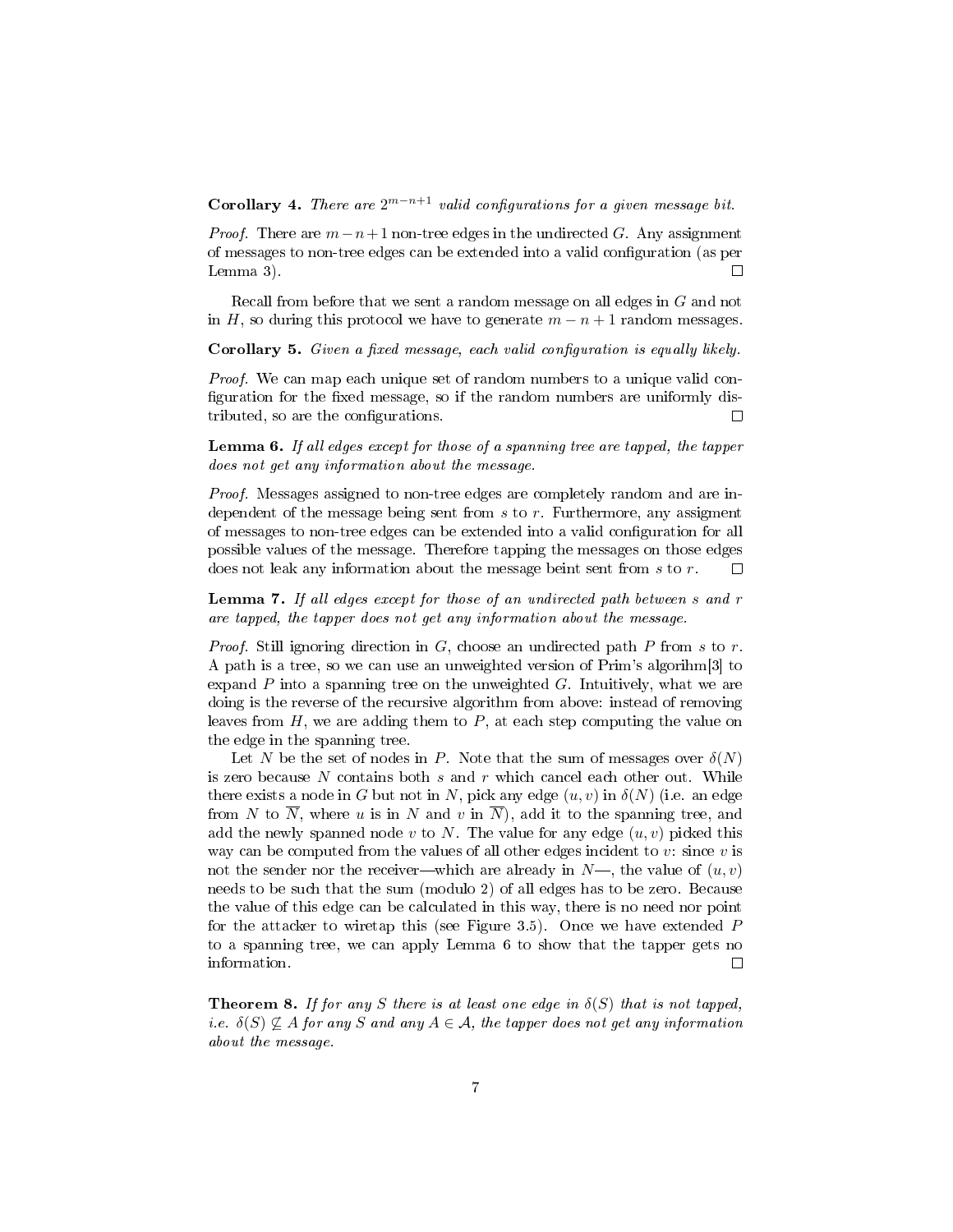

Figure 3.5: The path  $P$  is in orange. There is no gain in tapping any of the red edges, because the message sent on them can be calculated using the other edges incident to the non-orange node. So we can add one of the red edges to the untapped orange spanning tree.

*Proof.* For all S, let each edge in  $\delta(S)$ , i.e. each edge in the cut, have capacity 1 if it is not in any  $A \in \mathcal{A}$ , and capacity 0 otherwise. So an edge will have positive capacity if we can send a message through it without being tapped, and zero capacity if we can't. The condition of the theorem states that there exists at least one edge with capacity 1 in all such cuts in the graph. According to the max-flow min-cut theorem<sup>[4]</sup>, the minimum capacity over all  $s-r$  cuts is equal to the maximum value of an  $s-r$  flow. So the maximum flow in this graph is at least 1, meaning that there exists an undirected path from  $s$  to  $r$  with flow at least 1, i.e. that is not tapped. The thorem follows from Lemma 7.  $\Box$ 

Theorem 8 proves that the protocol described in Subsection 3.2 is secure.

### 4 Sending longer messages per round

Previously we only looked at messages that are binary strings of length one. Regardless, we stayed relatively general in the proofs, so two ideas to send longer messages follow. The following ideas are those of the author of this paper and are not taken from Jain's article.

First off, we could just send longer bit strings and when calculating the sums of messages over incident edges, we don't do it modulo 2, but modulo  $2^l$ , where  $l$  is the bit-length of the message. All edges that are not in the spanning arborescence are assigned messages uniformly and randomly from  $[0, 2^{l-1}]$ . For all nodes that are not the sender nor the receiver, we still construct the messages such, that the sum (modulo  $2^l$ ) of incident messages is zero. This way the induction proof in Lemma 1 still holds and we can send the message. The security of this is sadly not so easily translatable, as for example in Lemma 7 we used the fact that the starting sum of messages over edges in  $\delta(N)$  would be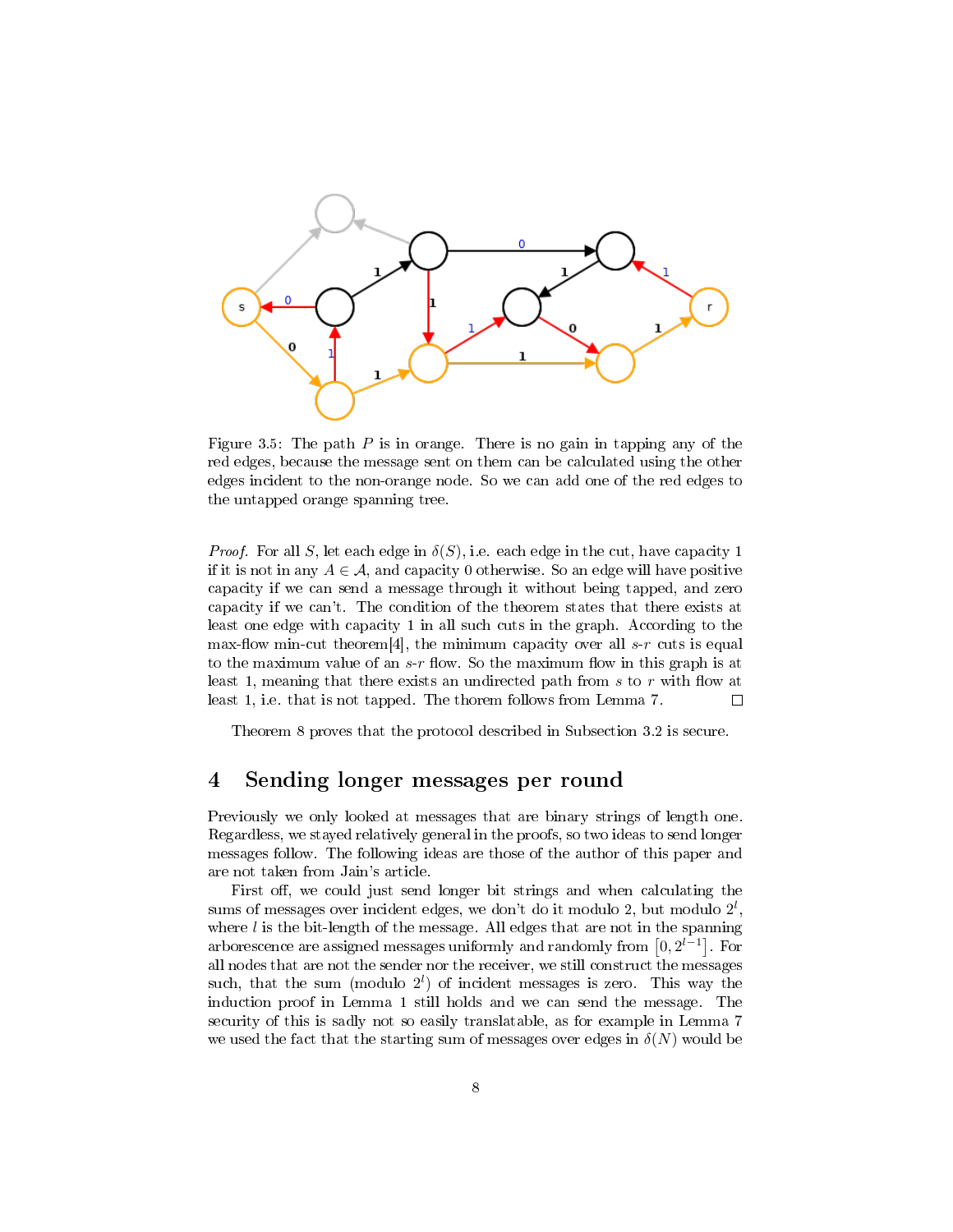

Figure 4.1: An example configuration using the XOR approach to send the message 1011.

zero, because s and  $r$  would cancel each other out—this does not hold if we have longer messages (e.g. if the message is 1 and l is 2, then the sum of messages on the edges incident to s and r would be 2, not 0), so this step in the proof would have to be redone.

Alternatively, we can look at the protocol in a more intuitive way. The main idea is that for all  $S$  in the graph, the message is distributed across all the edges in the cut  $\delta(S)$ , so if the wiretapper misses at least one edge in all of the cuts, then no information is leaked about the message. Previously we did this distribution by adding together bits modulo 2: if any bit is missing, then we don't get the sum. Another way to do this distribution would be with the XOR operation: if we are missing any messages from a cut, then we can't XOR them together to get the message being sent from  $s$  to  $r$ . This also has the nice property that XOR-ing the message with itself yields zero (unlike with the previous idea). The algorithm of the protocol would remain the same: we assign random messages of length l to all non-arborescence edges, and start computing messages for the only remaining edges in leaf nodes by either making sure the XOR is zero, if the leaf is not the sender, or that the XOR is the message, if the leaf is the sender. See Figure 4.1 for an example configuration.

### 5 Conclusion

As shown in Section 3.2, this protocol works and is secure. We also showed that precondition for it is sufficient and necessary, so when a wiretapper does in fact have all edges in a cut tapped, there is nothing we can do against that; at least not when using this approach to security.

One problem with the current solution is that we have to use almost the entire network, excluding the irrelevant parts, to send one message between two nodes. This presents us with a scalability problem as it is fair to assume